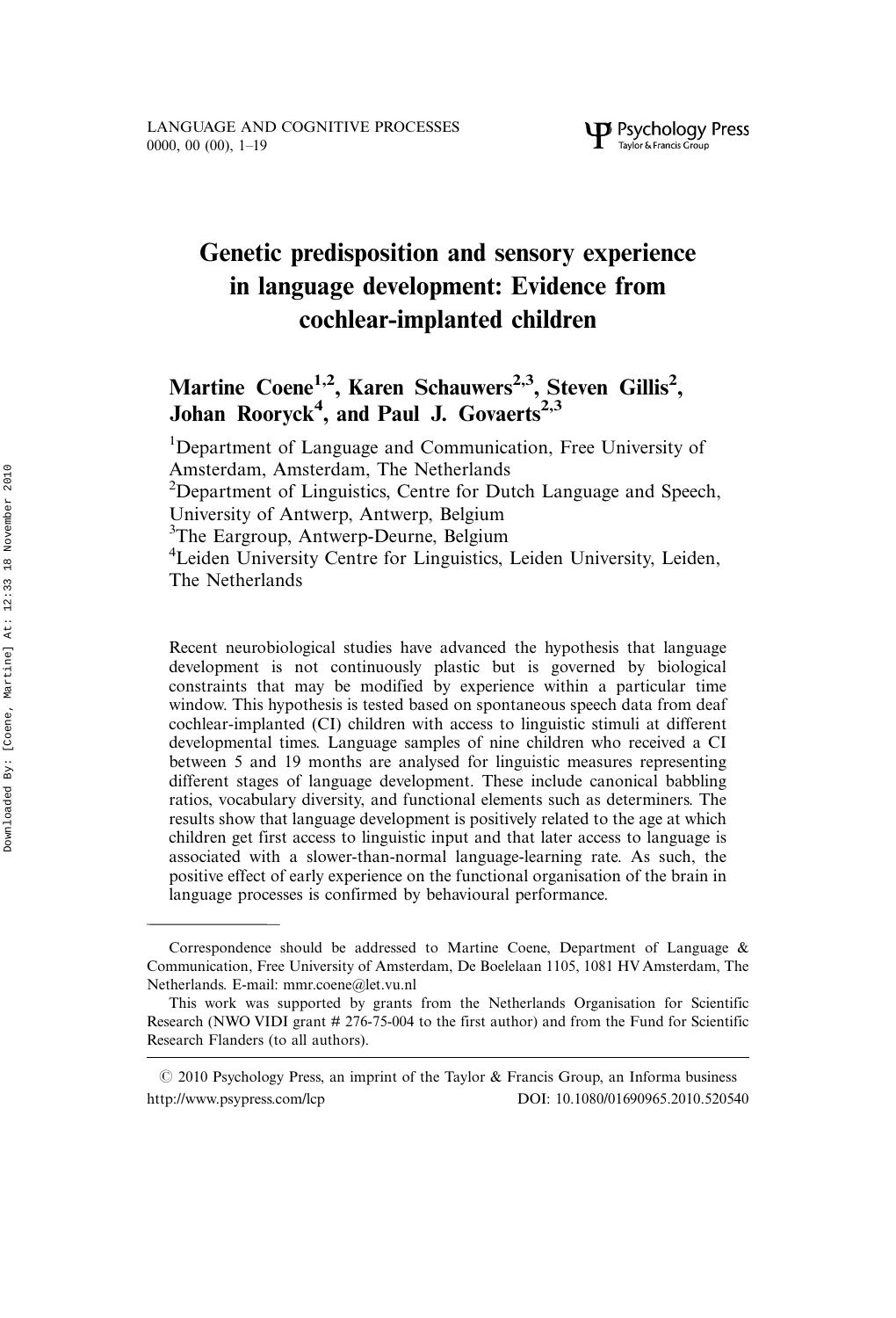Keywords: Sensitive periods; Development of grammar; Hearing impaired; Cochlear implantation; Biological constraints; Environmental factors; Sensory input deprivation; Language production; Experience; Deaf.

## INTRODUCTION

## The impact of sensory deprivation on cognitive development

The question to which extent genotype-defined biological constraints and environmental input contribute to human cognition has been around for more than half a century. Recent advances in brain-imaging techniques allow for the study of the physiology of higher cognitive performance, mapping the sensory, and language systems of the human brain. Research in developmental cognitive neuroscience shows that these systems exhibit plasticity: the ability to modify pre-existing neural synaptic connections dedicated to particular cognitive systems, depending on the quantity or quality of the environmental stimuli (Neville & Bruer, 2001; Shouval & Perrone, 1995).

The effects of sensory deprivation on cortical development have been studied extensively for the visual and the auditory systems. During a specific time period in infancy, deprivation of environmental input leads to reduced cortical representations and to functional cognitive deficits associated with the relevant cortical regions. Outside this specific time period, sensory deprivation has little impact on the development of the visual and auditory cortex (Hubel & Wiesel, 1965; King & Moore, 1991; Ruben & Rapin, 1980). With respect to language acquisition, the effect of focal brain injuries and genetically based disorders (Reilly, Losh, Bellugi, & Wulfeck, 2004; Stiles, Reilly, Paul, & Moses, 2005), deprivation from linguistic input (Curtiss, 1977; Itard, 1801), timing constraints in native signing (Mayberry, 1993), and a limited number of studies on oral deaf populations (Geers, Nicholas, & Sedey, 2003; Ross & Bever, 2004; Svirsky, 2005; Waltzman & Cohen, 2005; Waltzman & Roland, 2005) all reveal important clues to the biological foundation of language. As for the development of language-related brain systems, neurobiological studies suggest similar limits on plasticity. Crucially, neural plasticity does not have a uniform time course across cortical areas. Differences in cortical development are reflected in the development of associated behavioural functions. In primary sensory cortical areas such as the auditory cortex (Heschl's gyrus), the production of synapses peaks earlier than in receptive (Wernicke's) and productive language (Broca's) areas. The respective functions of these areas mirror this order: auditory processing precedes language comprehension, which in turn precedes language production (Neville, Mills, & Lawson, 1992).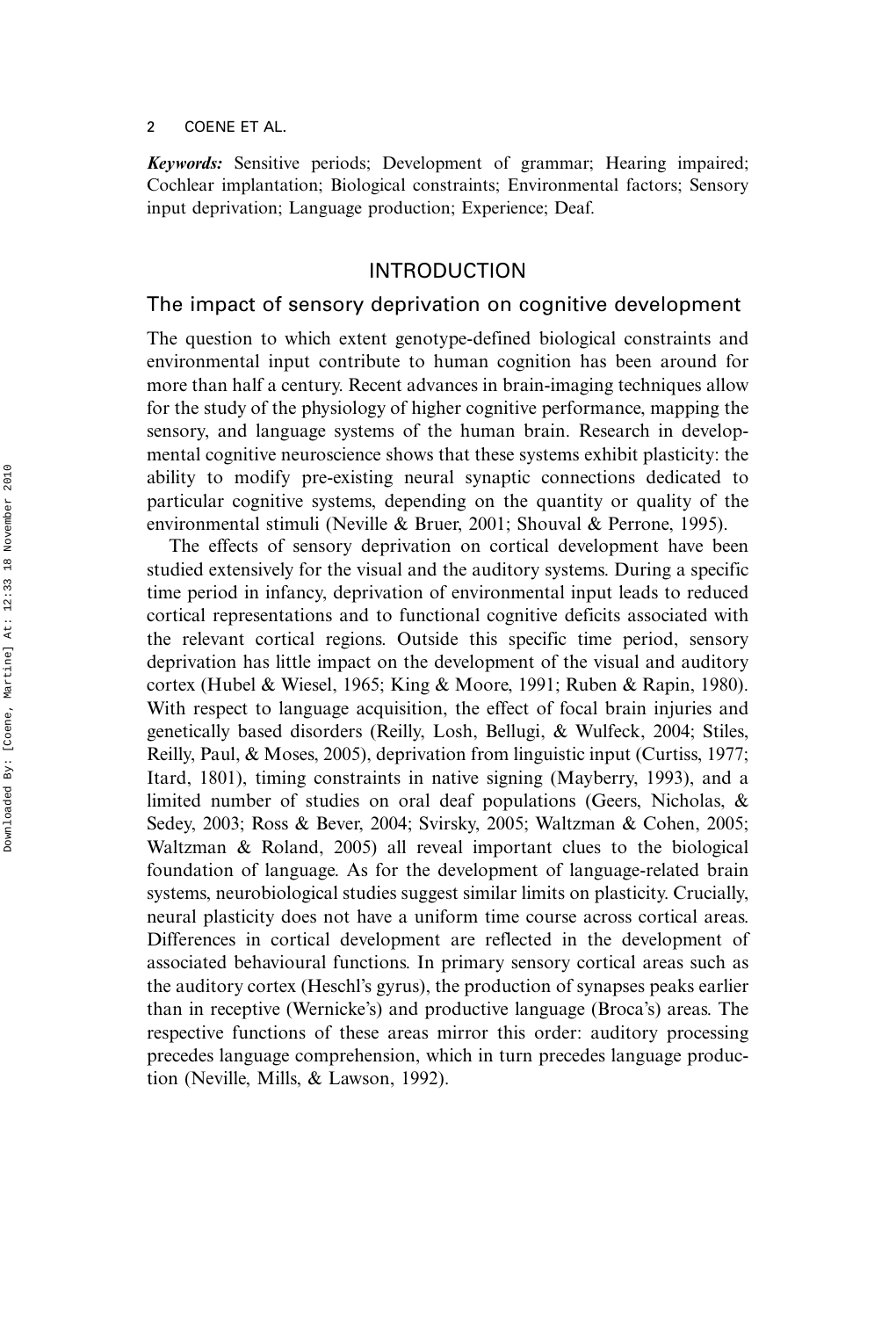## A sensitive window for native language development: Evidence from deaf populations

In previous studies, neuroanatomical and physiological arguments have been given in favour of distinct time courses in the development of different cognitive functions mediated by different cortical regions (Huttenlocher & Dabholkar, 1997). As for language, it has been hypothesised that the neural processes underlying this particular cognitive function are heterogeneous in their adaptations to maturation and experience and that different subprocesses are differentially sensitive to language experience (Weber-Fox & Neville, 2001). Neurobiological evidence supporting this hypothesis was found in congenitally deaf subjects who showed different event-related brain potentials (ERP) as compared to hearing subjects. More precisely, only processing of closed-class words elicited qualitatively different ERPs, whereas semantic processing did not. These findings suggest that different aspects of language are mediated by different neural systems with different developmental vulnerabilities (Neville et al., 1992).

The main aim of this study is to investigate whether there is behavioural evidence supporting these neurobiological findings in deaf individuals. We will do so by comparing the emergence of different components of language (phonology, lexicon, and morpho-syntax). In agreement with current linguistic theories, these components of language have distinct but interacting representations in the mind and brain (Smith & Tsimpli, 1995; Stromswold, 2001). The outcomes will be analysed in view of the onset and duration of language experience in the deaf subjects. By doing so, we intend to find out whether the relative importance of environmental and genetic factors in the development of language may vary for its different components and/or at different developmental stages. The logic is as follows: in a population, the variation in the onset of linguistic functions may be considered to result from genetic and environmental differences. If early vs. later access to linguistic input may be found to affect the onset of some linguistic functions but not of others, this would strongly suggest that there are particular language functions that are more prone to deprivation of language input while others are more determined by maturation, i.e., neurobiological development of the human being which does not interact with linguistic input.

We believe this behavioural evidence is ideally found in populations of children who have access to linguistic input at different moments of their early development. Whereas, a few studies report on the development of sign language in children isolated from linguistic input (Feldman, Goldin-Meadow, & Gleitman, 1978; Goldin-Meadow & Mylander, 1983), evidence based on oral language deficits of individuals deprived from linguistic input during childhood has not been entirely convincing. Such deficits mostly occur in combination with extreme neglect and/or abuse (Curtiss, 1977; Itard, 1801).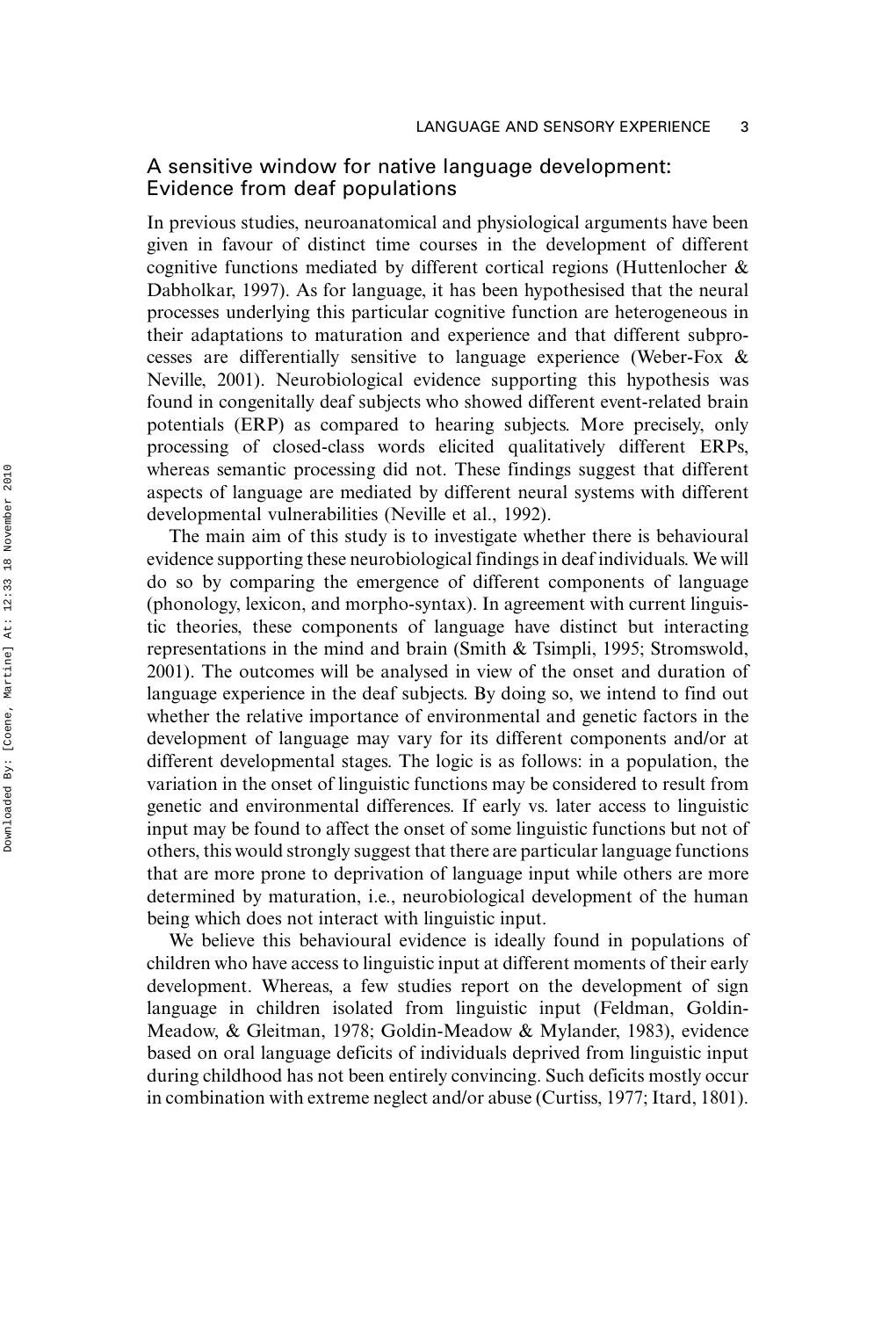However, populations of children lacking these drawbacks are available. Today, infants who are born profoundly deaf can access spoken language by means of a cochlear implant (CI), an electronic device that partially replaces the cochlear function via electrical stimulation of the auditory nerve. Implantation in very young children  $\zeta \leq 24$  months) can be performed safely. providing early access to auditory stimuli (Waltzman & Cohen, 2005).

Previous studies based on populations of oral deaf children with a CI show that the optimal time window for the development of language begins to close at age 2: children receiving CIs in the third and fourth year of life show important general language delays compared to children implanted before that age (Geers et al., 2003; Svirsky, 2005; Waltzman & Cohen, 2005). Based on these findings, an in-depth analysis of spontaneous language data from children who received their CIs before age 2 will provide important new insights into the possible role of a sensitive window on the development of different language subsystems. Here, we examine the effect of access to linguistic input on the development of different language processes in a population of deaf children who received their CIs between 5 and 19 months. As language processes are known to develop in a fixed, interdependent sequence (Locke, 1997), we expect to find different sensitive windows for each of them. This hypothesis is tested by four measures of language development, each covering a particular phase of development of linguistic capacities: the 20% canonical babbling ratio (CBR or number of canonical syllables/total number of syllables, representing the onset of the babbling spurt), the early productive vocabulary (first 30 words, representing the early lexical stage), the first use of determiners (definite and indefinite articles, signalling early morpho-syntactic development), and the Type/Token ratio (TTR; total number of different words/total number of words, a measure for lexical diversity, and hence also for advanced lexical development).

## **METHOD**

## **Participants**

The study group consists of nine congenitally deaf children who received a CI before the age of 2 (median age at implantation 10 months, range 5 months 5 days—19 months 13 days), of which spontaneous spoken language samples were taken monthly until the age of 4. All children were implanted between November 2000 and June 2002 and were followed up in the same clinic (Eargroup, Antwerp, Belgium). They met the following criteria: (1) they were raised orally by hearing parents, living in families with Dutch (Flemish variant) as a primary language; (2) their hearing loss was congenital, detected during neonatal screening; (3) all children received bilateral classical hearing aids within the first few months after detection;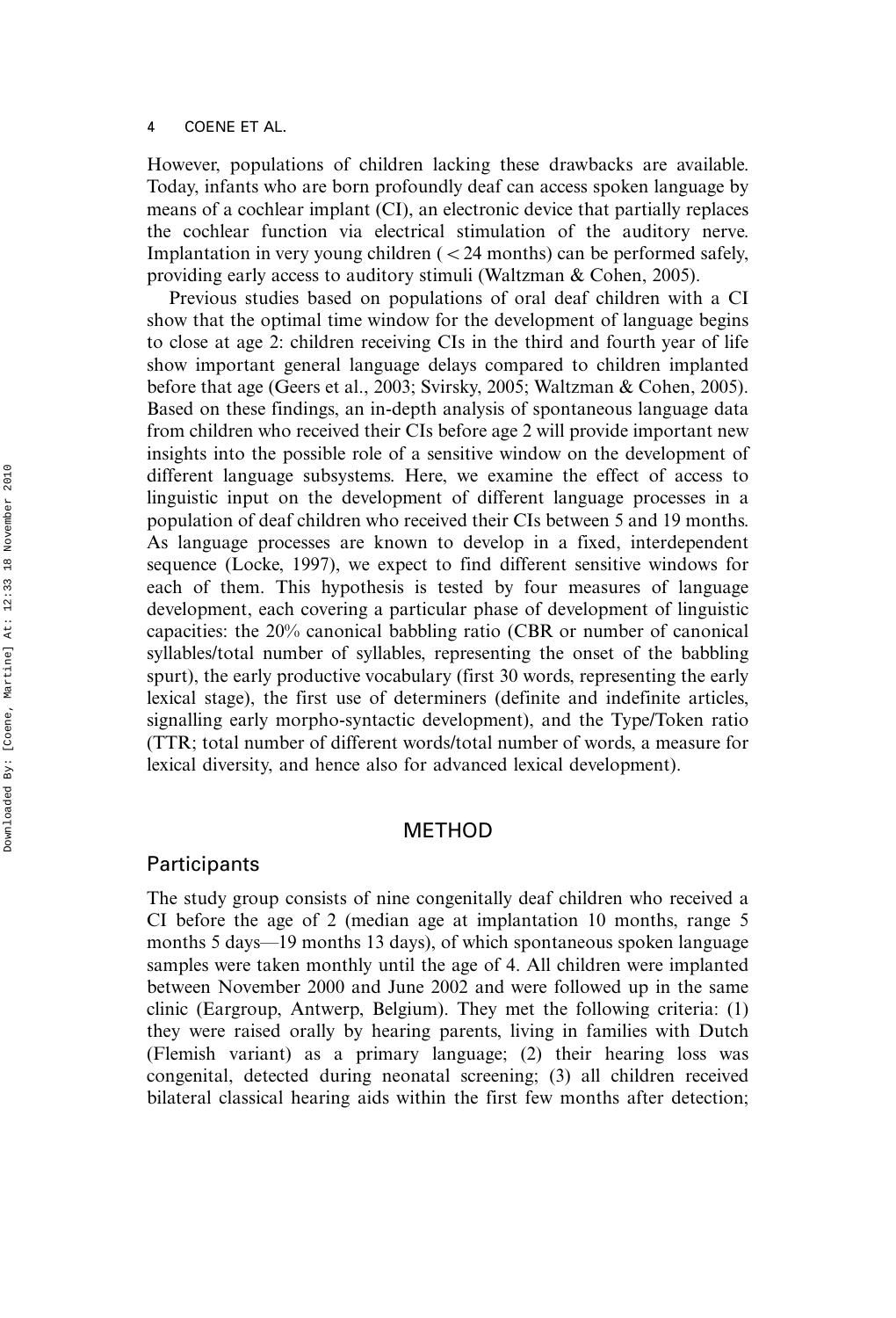(4) they had an unaided Pure Tone Average (PTA) hearing loss (PTA at 500, 1000, and 2000 Hz) of more than 90 dBHL in the better ear; (5) no significant progress with hearing aids was attested; (6) all children received a Nucleus 24 implant;  $(7)$  the aided thresholds improved to 30–55 PTA dBHL at 1 year post-implantation; and (8) none of the children had other disabilities apart from their hearing loss. Written informed consent was obtained from all parents to participate in the study. The study group participants' characteristics are given in Table 1.

All children were videotaped once a month by means of a Panasonic NV-GS3 digital video camera with zoom microphone function in their homes or schools during a 60–80 minutes play session with a parent, family member, relative, or caregiver from 1 month before until 30 months after implantation and yearly from the age of 4 onwards. From each recording, a sample of 20 minutes was transcribed by an experienced researcher according to the CHAT format of the Child Language Data Exchange System (CHILDES; MacWhinney, 2000), and double-checked by a second researcher for errors and omissions. The transcripts include all nonvegetative vocalisations, babbling, spoken words, and occasional signing from the child and the adult(s) with whom he/she is communicating.

#### Design

A prospective longitudinal research design was opted for, serving two primary purposes: to describe patterns of change in language development and to

| ID        | PTA unaided<br>(dBHL) | Age HA<br>(y;mm,dd) | PTA aided<br>dBHL | Age CI<br>(y;mm, dd) | Age CI fitting<br>(v:mm.dd) | PTA CI<br>(dBHL) |
|-----------|-----------------------|---------------------|-------------------|----------------------|-----------------------------|------------------|
| RX        | 117                   | 0:04.00             | 107               | 0:05.05              | 0:06.04                     | 43               |
| AN        | 120                   | 0:01.04             | 120               | 0:06.21              | 0:07.20                     | 30               |
| MI        | 120                   | 0:01.21             | 107               | 0:08.23              | 0:09.20                     | 43               |
| YA        | 103                   | 0:05.08             | 63                | 0:08.21              | 0:09.21                     | 32               |
| EM        | 115                   | 0:01.18             | 113               | 0:10.00              | 0:11.20                     | 33               |
| RB        | 91 117                | 0:03.06             | 45 115            | 1:01.07              | 1:02.04                     | 43               |
| AM        | 120                   | 0:09.03             | 120               | 1:01.15              | 1:02.27                     | 47               |
| JO        | 113                   | 0:10.00             | 117               | 1:06.05              | 1:07.09                     | 42               |
| <b>TE</b> | 112                   | 0:02.00             | 58                | 1:07.14              | 1:09.04                     | 52               |
| Median    | 115                   | 0:04.00             | 107               | 0:10.00              | 0:11.20                     | 42               |
| Range     | $91 - 120$            | $0:02-0:10$         | $45 - 120$        | $0:05-1:07$          | $0:06-1:09$                 | $30 - 52$        |

TABLE 1 Overview of the study group participant's data

Note: PTA, Pure Tone Average, tested binaurally in free-field condition: in case of no response at 120 dBHL (i.e., maximum output of the audiometer), this was coded as 120dBHL; HA, Conventional Hearing Aids;  $\downarrow$ , progressive hearing loss.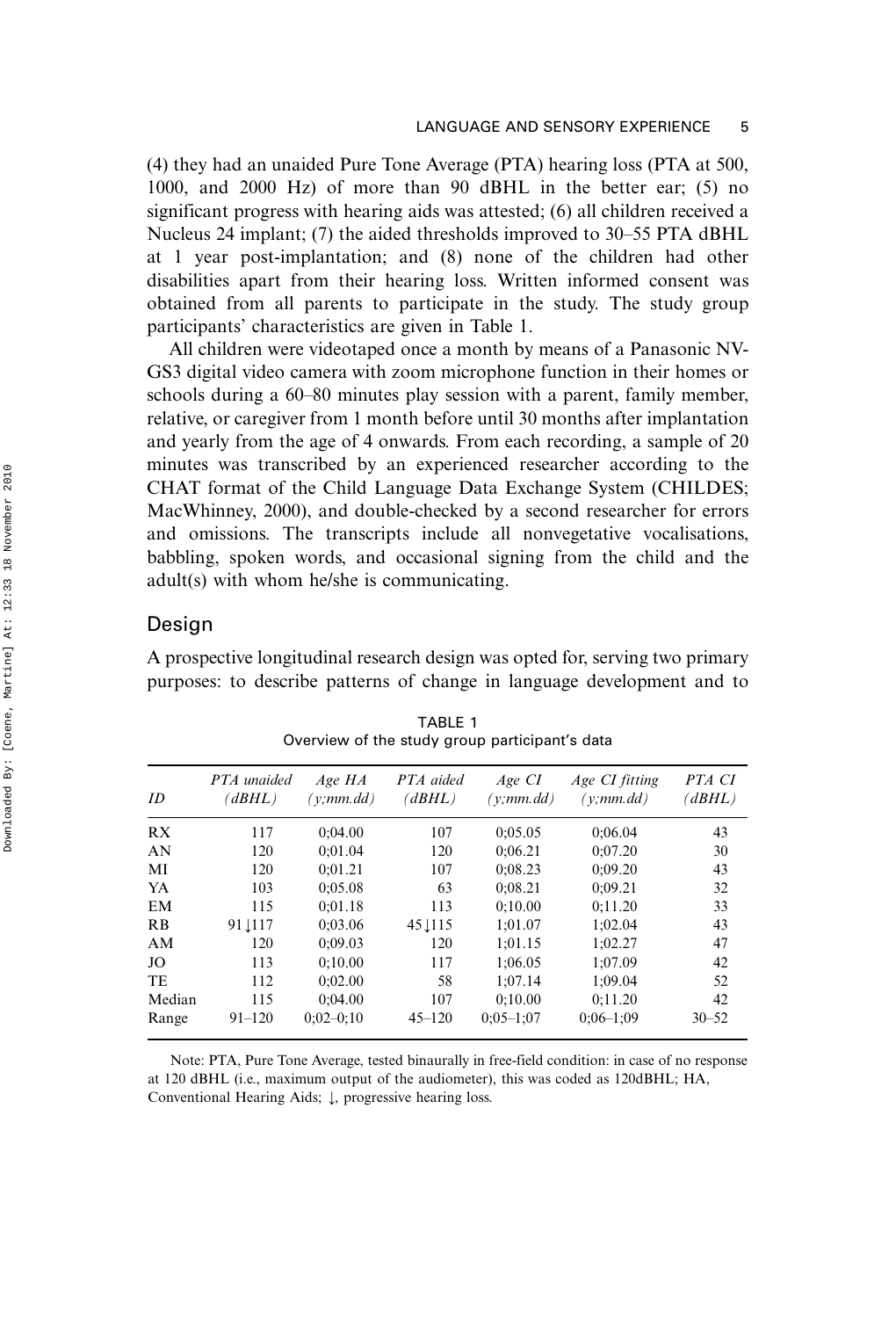measure these changes with reference to two continua by which the subjects under investigation are determined. These two continua are measured internally to the subjects under study and involve: (1) the subjects' chronological age and (2) their hearing age, i.e., the amount of time they have had access to spoken language when reaching a particular linguistic milestone. Thanks to the exceptionally intense assessments, the obtained sample size is relatively high and allows a detailed investigation of language development over time. By measuring age longitudinally, the observed differences can be interpreted as developmental differences within a cohort over time.

The study group was matched to two control groups of hearing children for which data have been collected in a similar way, i.e., in a longitudinal design with spontaneous speech data collected monthly over a longer period of time. Study group and control groups were equalised as much as possible in their overall distributions on a number of relevant variables, such as ambient language, native language of the parents, and the stage of language development covered by the spontaneous data sample.

For the assessment of pre-lexical development, the control group involved seven hearing children who were followed longitudinally from 6 months of age onwards up to the age at which they produced at least 50-word types as assessed by the Dutch adaptation of the Mac Arthur CDI (Zink & Lejaegere, 2002). The age of 6 months for the first recording session was chosen because this is the age at which babbling normally takes off. Regardless of their language environments normally developing infants start babbling when they are between 6 and 10 months of age (Holmgren, Lindblom, Aurelius, Jalling, & Zetterström, 1986; Koopmans-van Beinum & van der Stelt, 1986; Oller & Eiler, 1988). The children were selected based on the following criteria: (1) they had normal hearing (i.e., a PTA of  $\langle$  25 dBHL in both ears), confirmed by the ALGO $<sup>®</sup>$  test in the first few weeks of life; (2) they had Dutch-</sup> speaking normally hearing parents (and siblings); and (3) they did not show any patent health or developmental problems.

For the assessment of lexical and morpho-syntactic development, the control group is composed of 10 Dutch-speaking children for whom transcriptions of longitudinal data spontaneous speech data are available through the CHILDES database (Bol, 1995; Schaerlaekens, 1973; van Kampen, 1994). An overview of the control group participants' data is given in Table 2.

## Measures of language development

For both groups, the obtained language samples are analysed for four measures of linguistic development: CBR, vocabulary diversity, and the emergence of particular morphemes assessing, respectively, the children's pre-lexical, lexical, and morpho-syntactic development.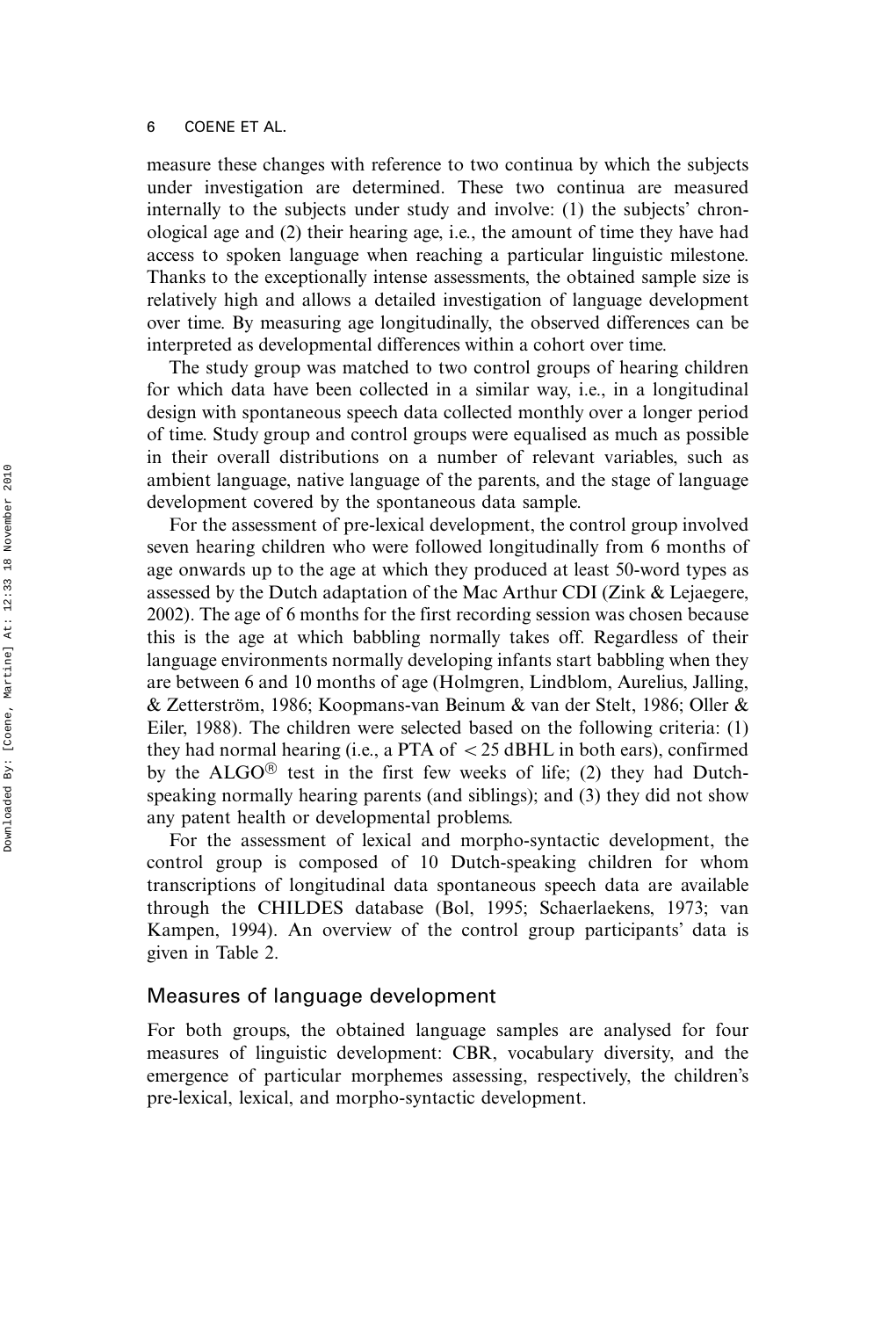| ID                                                     | session | Age at first Age at last<br>observation observation<br>session | Number of<br>observations |
|--------------------------------------------------------|---------|----------------------------------------------------------------|---------------------------|
| Control group 1: Pre-lexical measure                   |         |                                                                |                           |
| <b>LK</b>                                              | 0:06.05 | 1:08.29                                                        | 16                        |
| RO.                                                    | 0:07.29 | 1:09.26                                                        | 12                        |
| SA                                                     | 0:06.05 | 0:10.29                                                        | 6                         |
| WI                                                     | 0:05.30 | 1:10.02                                                        | 17                        |
| MA                                                     | 0:06.02 | 1:09.07                                                        | 16                        |
| BR                                                     | 0:05.30 | 1:09.02                                                        | 16                        |
| TO                                                     | 0:07.28 | 1:06.00                                                        | 11                        |
| Control group 2: Morpho-syntactic and lexical measures |         |                                                                |                           |
| LA                                                     | 1:09.18 | 5:10.09                                                        | 72                        |
| <b>SA</b>                                              | 1:06.16 | 6:00.00                                                        | 50                        |
| DA                                                     | 1:07.23 | 3:03.30                                                        | 13                        |
| JO                                                     | 1:08.29 | 2:08.19                                                        | 11                        |
| GI                                                     | 1:08.29 | 2:08.19                                                        | 11                        |
| MA                                                     | 1:10.18 | 3:01.07                                                        | 13                        |
| DI                                                     | 1:10.18 | 3:01.07                                                        | 13                        |
| AB                                                     | 1:10.30 | 2:06.11                                                        | 14                        |
| JO                                                     | 1:06.16 | 3:04.17                                                        | 28                        |
| TO                                                     | 1:07.05 | 3;01.02                                                        | 27                        |

TARI F 2 Overview of the hearing control groups participant's data

#### Pre-lexical development

The assessment of pre-lexical development is based on an orthographic transcription of the adult's utterances and of an orthographic and phonemic transcription of the lexical items uttered by the children (Schauwers, 2006). For the children's pre-lexical utterances, a special coding system was adopted: each vocalisation was coded in terms of phonation (uninterrupted/interrupted) and articulation (no articulation, one articulation, or 2+ articulations) according to the model proposed by Koopmans-van Beinum and van der Stelt (1986). A total of 11,921 utterances of the CI children were analysed, and 14,918 babbled utterances of the hearing controls. In agreement with standard practices in the field, 10% of the total relevant material was retranscribed and recoded independently, yielding an intersubjective agreement of 91.9% and a k score of .75 (Landis & Kroch, 1977).

On the basis of these data, the CBR (or number of canonical syllables/ total number syllables) was computed. Babbling was defined as the presence of multiple articulatory movements in one breath unit, combined with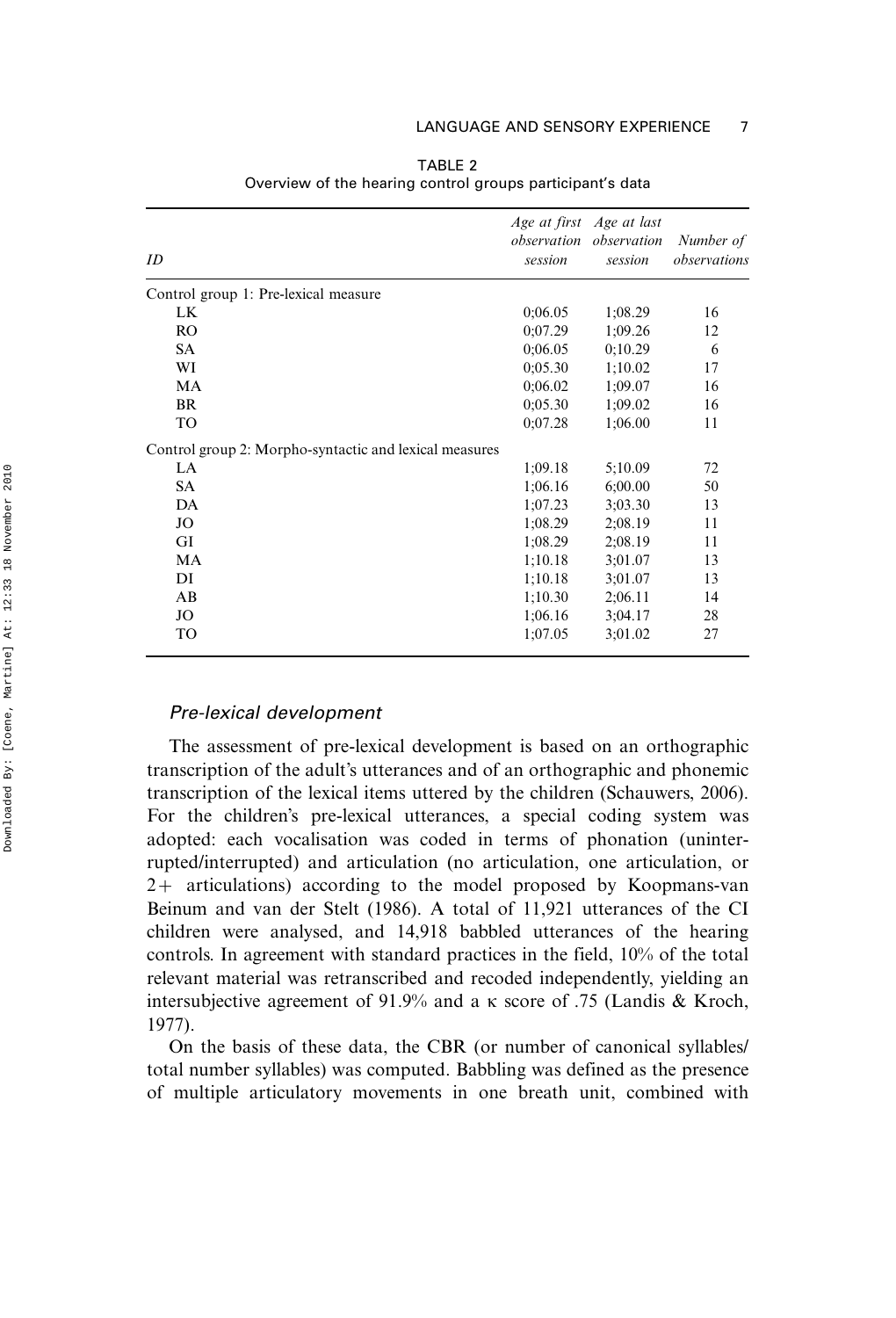continuous or interrupted phonation (Koopmans-van Beinum & van der Stelt, 1986). Canonical babbles were distinguished from words by criteria based on both phonetic and contextual parameters following Vihman and McCune (1994) who propose a formal system for evaluating phonetic match in combination with a set of child-derived functional categories reflecting use in context. The CBR (Oller  $&$  Eiler, 1988) was used as a measure to quantify the onset of babbled utterances: the onset of babbling is taken to occur when the proportion of babbled utterances on the total number of analysed utterances exceeds 0.2. The operational definition includes the occurrence of a consonant-vowel or vowel-consonant syllable. For the computation of the CBR, 50 vocalisations were randomly selected from each session. The age at which a ratio of 0.2 or higher was reached, was considered to be the onset of the canonical babbling stage, and was also related to the children's age at implantation.

#### Lexical development

Two measures are taken to assess the children's lexical development, the first derived from the spontaneous language samples and the second from parental reports. Lexical diversity is quantified by means of a Type/Token Ratio (TTR). TTR is defined by the total number of different words divided by the total number of words in a sample, a computation performed automatically on transcripts by the CLAN software of CHILDES. The age at which the children first reached a TTR of 0.5 has been related to the children's age at implantation. In the literature, TTR 0.5 has been shown to be a relevant measure for language development in preschoolers. In a study using data coming from 480 children, Miller (1981) has found that the TTR is fairly constant at 0.5. Moreover, TTR 0.5 has also been shown to be a valid diagnostic of language problems (McEvoy & Dodd, 1992; Stickler, 1987). However, one of the well-known disadvantages of TTR is its extreme sensitivity to sample size: because function words tend to recur at a high rate, TTR will generally decrease with increasing sample size. To overcome this problem, TTR was computed in this study based on a randomly selected standard sample size of 50 utterances.<sup>1</sup> For the study group, the age at which the children reached a TTR of 0.5 was related to their age at implantation.

<sup>&</sup>lt;sup>1</sup> An additional alternative method for measuring vocabularity diversity was used to exclude any remaining effects of sample size. This alternative method is based on a mathematical model of the curvilinear relationship between the size of a language sample and the range of vocabulary it contains. It has been implemented in a software program, vocd (Mc Kee, Malvera, & Richards, 2000) by which the value of a single parameter  $D$  is obtained. This value representing the best fit of the theoretical curve to the empirical curve is derived through a series of TTRs by randomly sampling words and has been shown to be a highly reliable measure of vocabulary diversity.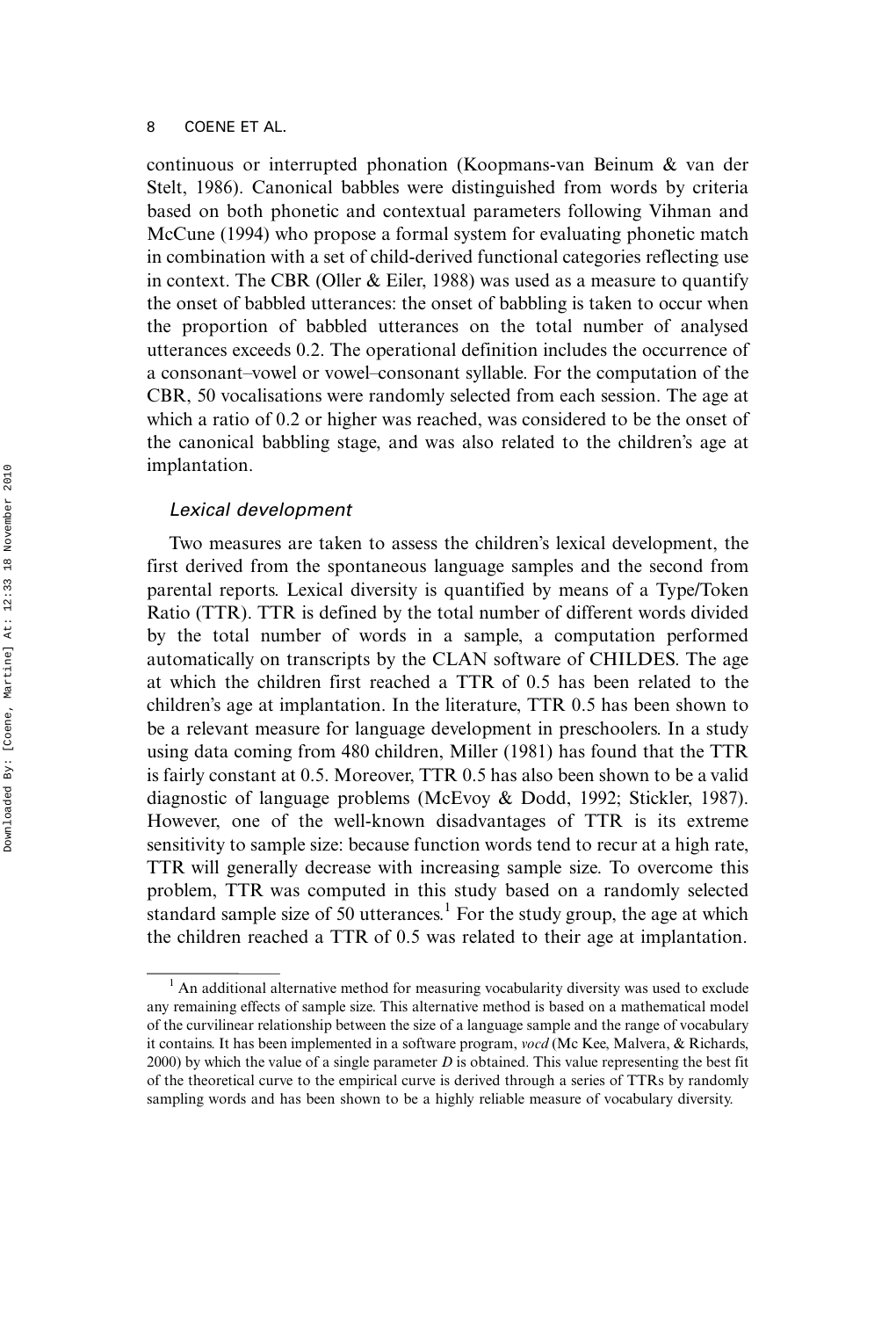The second measure, dealing with the children's productive vocabulary, has been obtained through parent reports using the Dutch version of the MacArthur Communicative Development Inventory (Zink & Lejaegere, 2002), a standardised parent reporting system used to assess monolingual children's lexical growth. Parents have been asked to indicate the words produced by their child from an inventory of 680 different words arranged in a number of semantic fields. The word lists have been presented to the parents at 3, 6, 12, 18, 24, 30, and 48 months. Based on these parental reports, the age at which the children first reached a productive vocabulary of 30 words has been calculated and related to the age at implantation.

#### Morpho-syntactic development

Finally, early morpho-syntactic development has been ascertained by looking at the first occurrence in the children's speech of determiners, and more specifically, definite and indefinite articles (de, een, the Dutch counterparts of, respectively, English ''the'' and ''a'').

The choice for article production as a hallmark of early morpho-syntactic development was motivated by a large number of longitudinal studies showing that articles are amongst the first grammatical morphemes to appear in the earliest forms of children's grammatical speech (see e.g., Brown, 1973, where articles are the 7th out of 14 early morphemes to emerge). At the same time, these early free morphemes appear to be extremely vulnerable in language development. Children with Specific Language Impairment (SLI) omit articles significantly more often than almost any other functional category or free morpheme, including even total absence of determiners in the speech of children affected by either expressive/receptive or expressive-only SLI (Bottari, Cipriani, Chilosi, & Pfanner, 1998). This may be due to the fact that articles are perceptually low salient elements that carry formal features, i.e., features that mainly induce morpho-syntactic operations but do not substantially contribute to meaning. Such features have been claimed to be extremely sensitive to critical period effects (Smith & Tsimpli, 1995). Building on these insights, substantial delays in the omission of articles are taken to be an important indicator for potential atypical language development.

To exclude nonrepresentative occasional single occurrences, articles were taken to have emerged only when present in at least three consecutive monthly transcripts. Definite and indefinite articles were defined as unbound morphemes functioning as a determiner in front of a noun or another nominal element. As such, their identification was based on distributional regularities characteristic of the target adult language: to be analysed as determiners, they had to be present in the noun phrase, i.e., they appeared in a pre-adjective or pre-noun position, they did not stand alone as the sole content of an utterance, and were never sequenced (see also Valian, 1986).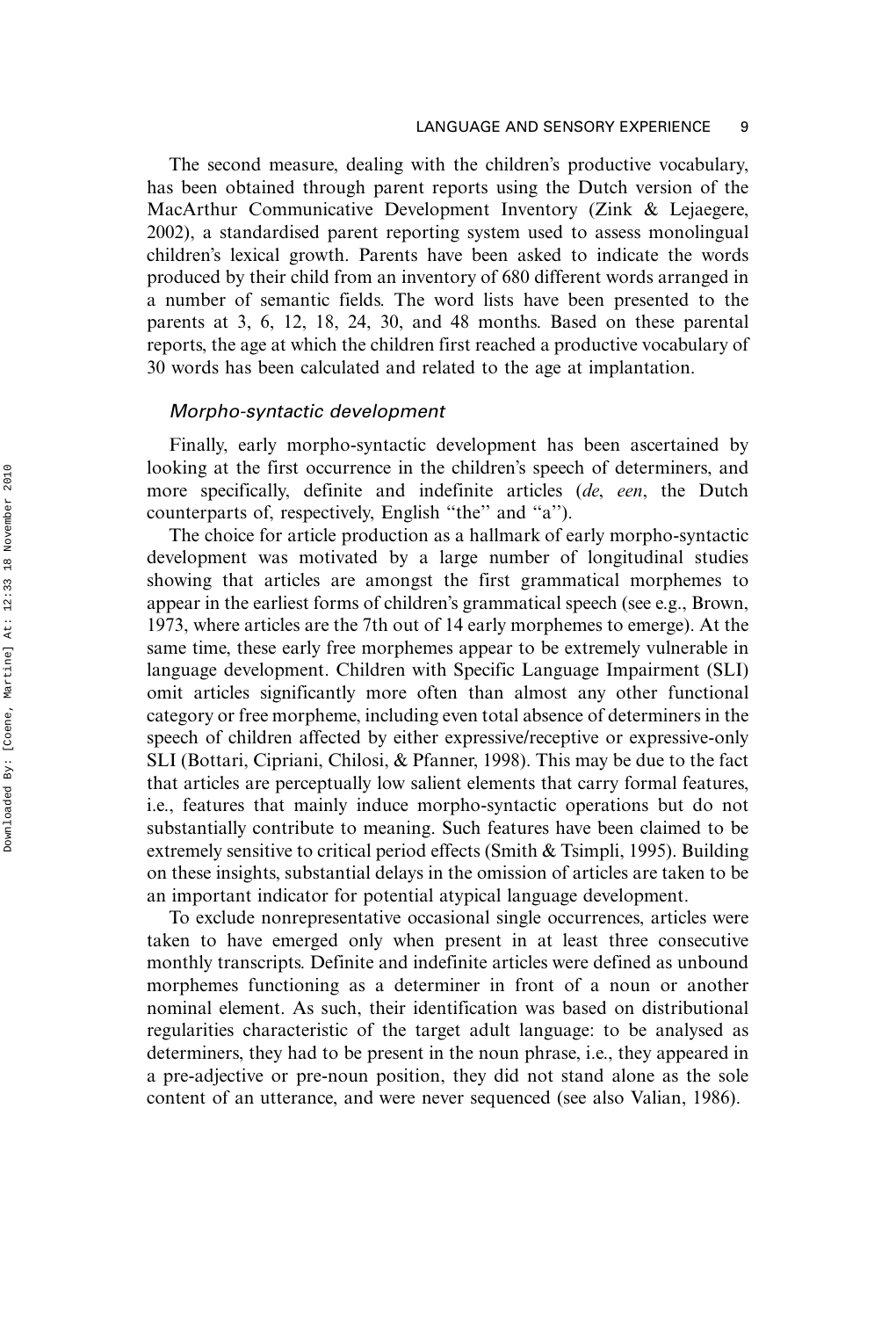In addition, following Peters (2001), syllables that did not match adult target articles either based on phonological or on distributional grounds were considered to be phonological or (proto-)morphological filler syllables and therefore not taken into account as being possible articles. Therefore, potential determiners were taken into consideration only when containing schwa and, respectively, a dental consonant (te  $[t\partial d\partial \phi]$ ) or a nasal consonant (een [0n]) and occurring in a prenominal context, i.e., in front of an adjective and/or a noun.

## **Statistics**

Conventional five-parameter statistics are used for the descriptive statistics (Woods, Fletcher, & Hughes, 1986). Group results are displayed in box-andwhisker plots. Correlations results on age at implantation and hearing age are displayed in scatter plots with a linear regression and a 97.5 percentile cut-off point based on the hearing controls groups. Because of the group sizes (between 7 and 10 subjects), results will be presented by median scores and statistically analysed with nonparametric tests, i.e., a Mann–Whitney U test (MWU) and the Spearman's  $\rho$  nonparametric test for correlations.

## RESULTS

Our analysis focused on the above-described linguistic measures comparing the CI group with the hearing control groups. With respect to CBRs, we found that two out of nine CI children had already reached the level of 20% CBR before implantation. For the remaining children, the analysis of the data shows that their babble spurt occurs at a significantly later age than in the hearing control group (control group: median 9 months, range  $8-13$  months; CI group: median 15.84 months, range 11–22 months, MWU  $z = -3.013$ ,  $p = .003$ ).

Analysing the data for determiner morphology, we observe a significantly later first emergence for the CI group (median age 28 month, range  $21.5-39$ ) months) compared to the hearing control group (median 23 months, range 21–26 months, MWU  $z = -2.044$ ,  $p = .041$ ).

One of the measures for lexical development, the TTR of 0.5, is reached at a median age of 24 months (range  $21-34.5$  months) in the control group, which is significantly earlier than in the CI group (median age 31 months, range 21–45 months, MWU  $z = -2.122$ ,  $p = .034$ ).<sup>2</sup> For the CI group, spontaneous speech data from eight out of nine children were taken into

 $2$  The outcomes of the alternative lexical diversity measure D were clearly in line with those based on TTR. At 24 months for instance, CI children have a median D value of 9.847 (range 3.0560.71), whereas hearing children have a median of 35.48 (range 20.9450.22). The difference between both populations is statistically significant (MWU  $p = 0.004$ ).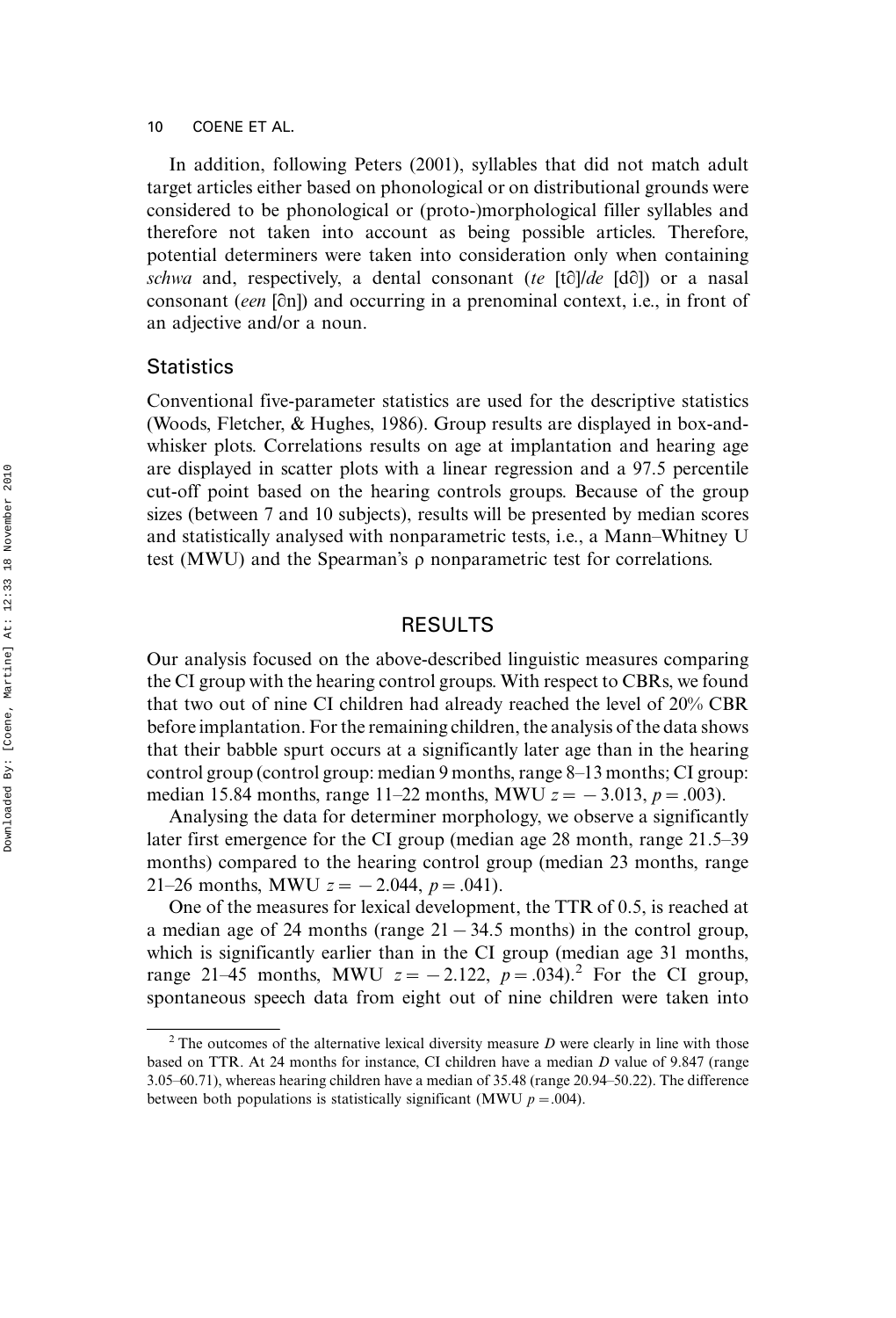consideration, due to the drop-out of one of the children before reaching the relevant measure (Figure 1).

Strikingly, the observed differences in outcomes between the CI group and the hearing control group relate to the age at which the children have been implanted. Highly significant strong positive correlations were found between the age at implantation and the age at which each of the linguistic measures were reached. Very high coefficients of determination were obtained for the children's age at implantation, explaining between 72 and 84% of the observed variance in outcomes for the linguistic parameters under investigation (Spearman's  $\rho$  for 20% CBR:  $R^2 = .833$ ,  $p = .003$ ; for 30-word lexicon:  $R^2 = .844$ ,  $p = .007$ ; for determiner emergence:  $R^2 = .722$ ,  $p = .021$ ; for TTR 0.5:  $R^2 = .787$ ,  $p = .017$ ).

Moreover, setting the upper bound for each measure at the 97.5 percentile found in typically developing hearing controls (respectively, 13.51 months for CBR 20%, 21.25 months for 30-word lexicon, 25.70 months for determiner



Figure 1. Between-group comparisons for pre-lexical, morpho-syntactic, and lexical development. NH represents the normal hearing and CI the cochlear-implanted group. On the horizontal axis, the results of the three linguistic measures under investigation for each study group. On the vertical axis, the age in months at which the children reach the relevant linguistic measure. Note: CBR 0.20, Canonical babbling ratio of 20%; DET, onset of the use of definite and indefinite articles; TTR 0.5, Type/Token ratio of 0.5, indicator for lexical diversity.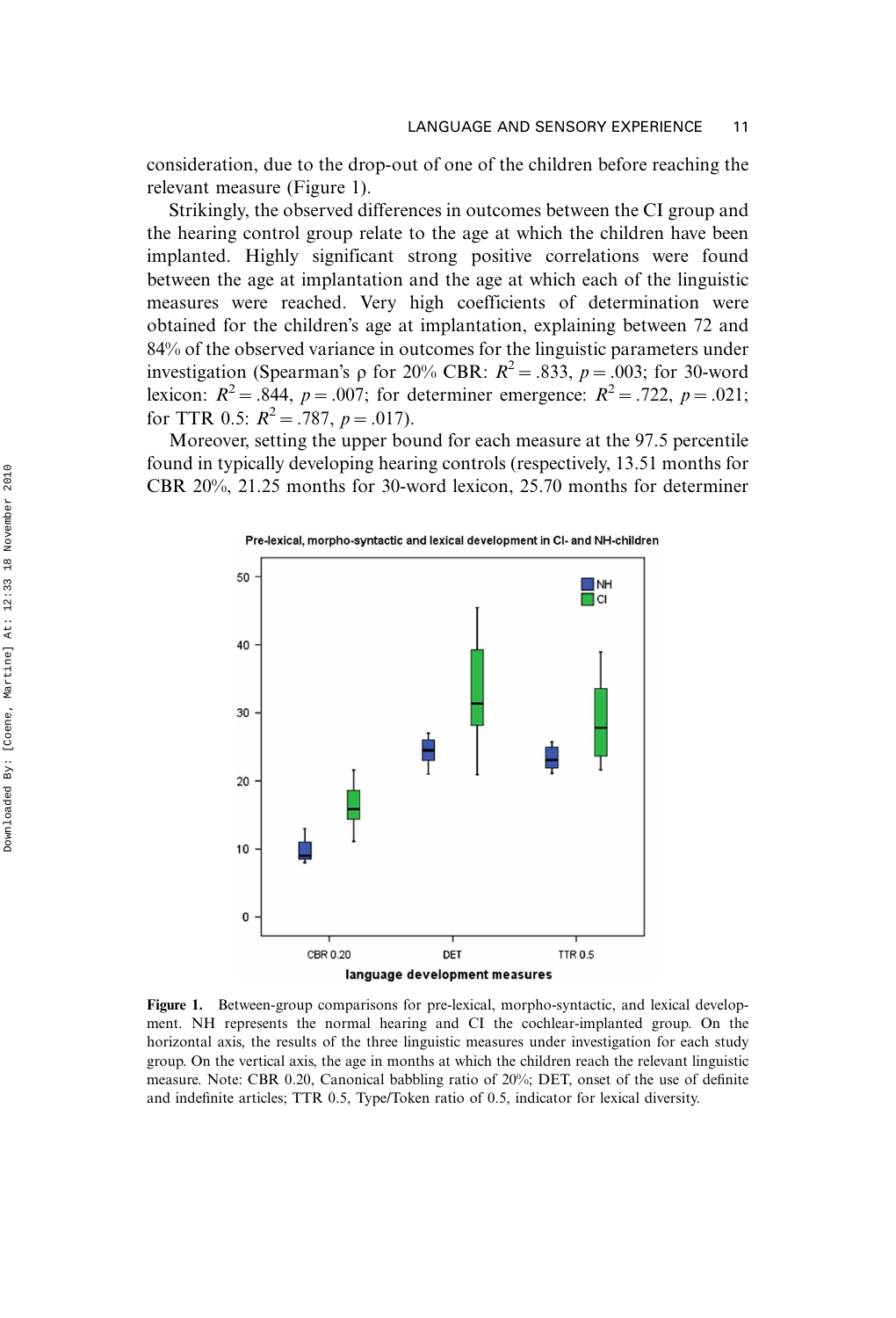onset, and 32.88 months for TTR 0.5, see Figure 2), we found that only children who had access to linguistic input through CI by 12 months at the latest, had language capacities emerging within normal biological time limits.

A more fine-grained analysis of the observed delay interval reveals that the effect of timing of linguistic input on language development is not a unitary phenomenon, but varies for the different measures, ranging from 6.5 months for pre-lexical development (measured through CBR 20%) to 11 months for later lexical development (measured through TTR 0.5). These findings show that the timing of linguistic experience is sequentially related to the onset of the different stages in language development. Pre-lexical and



Pre-grammatical, lexical and early grammatical development as a function of age at access to linguistic

Figure 2. Pre-grammatical and early grammatical developments in terms of the onset of linguistic processes are set off as a function of the deaf children's access to linguistic input by means of cochlear implantation. There are strong correlation effects between the timing of environmental input and linguistic outcomes. For each measure, the horizontal dotted lines correspond to the 97.5th percentile found in typically developing hearing controls. The vertical lines, drawn from the crossing point between the P97.5 and the linear fit lines indicate the age at which children have to get access to language experience at the latest in order to show an oral language performance that is within normal range.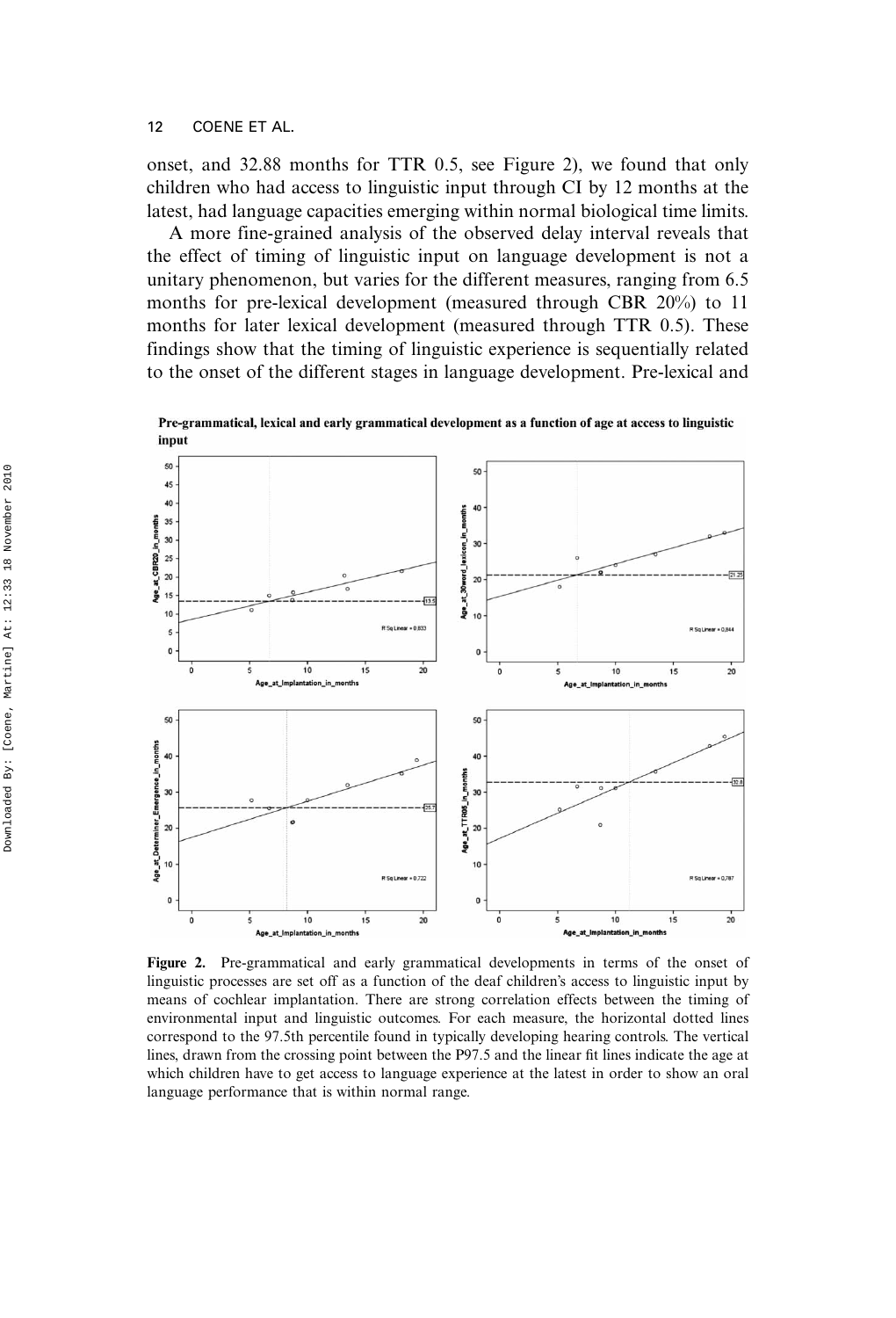early lexical development, as measured by canonical babbling and 30-word production, is dependent on linguistic input by 6.5 months at the latest, whereas vocabulary growth and later emerging analytic and computational processes, measured here in terms of the emergence of determiners, allow a delay in environmental input of, respectively, 8.5 and 11 months (see Figure 2). As such, these results provide behavioural support for neurophysiological evidence that has been found in favour of temporal dimensions for sensitive periods for distinct subprocesses of language (Neville et al., 1992).

## **DISCUSSION**

Studies of the development of the auditory system as measured by early auditory evoked responses have shown that the auditory system does not fully develop without stimulation. Nevertheless, the auditory system seems to retain its plasticity during the period of deafness: after introduction of stimulation by the CI in young deaf children, normal auditory development was observed (Ponton et al., 1996). If language development is subject to similar principles, the time limits for language development might also be extensible in the absence of linguistic input. Under this hypothesis, environmental input at any biological age would be a sufficient condition for normal language development. In the case of children with CIs, this implies that the outcomes on the relevant linguistic measures would be dependent only on the duration of linguistic experience (hearing age) regardless of the biological age at which deaf children are given first access to spoken language thanks to their CI (age at implantation). By contrast, the hypothesis that the development of language is largely determined by biological constraints predicts that there is an important effect of the chronological age of the child at the moment of first access to linguistic information on his/her linguistic performance.

In order to verify these predictions, we measure the age at which the children first reach the four linguistic measures in terms of the amount of time they have been exposed to language (hearing age) and set the outcomes as a function of the age at which they first got access to linguistic input. Strikingly, no significant correlations were found between the duration of exposure to input and the different language measures under investigation (Spearman's  $\rho$  for CBR 20%:  $R^2 = .384$ ,  $p = .215$ ; for 30-word lexicon:  $R^2 =$ .061,  $p = .56$ ; for determiner emergence:  $R^2 = .001$ ,  $p = .823$ ; and for TTR 0.5:  $R^2 = .231, p = .183$ .

Importantly, in the course of language development, the direction of the correlation turns from a negative one (at the pre-lexical stage, measured through CBR) into a positive one (at the advanced lexical and grammatical stage, measured through TTR), see Figure 3, Panels A and B. These findings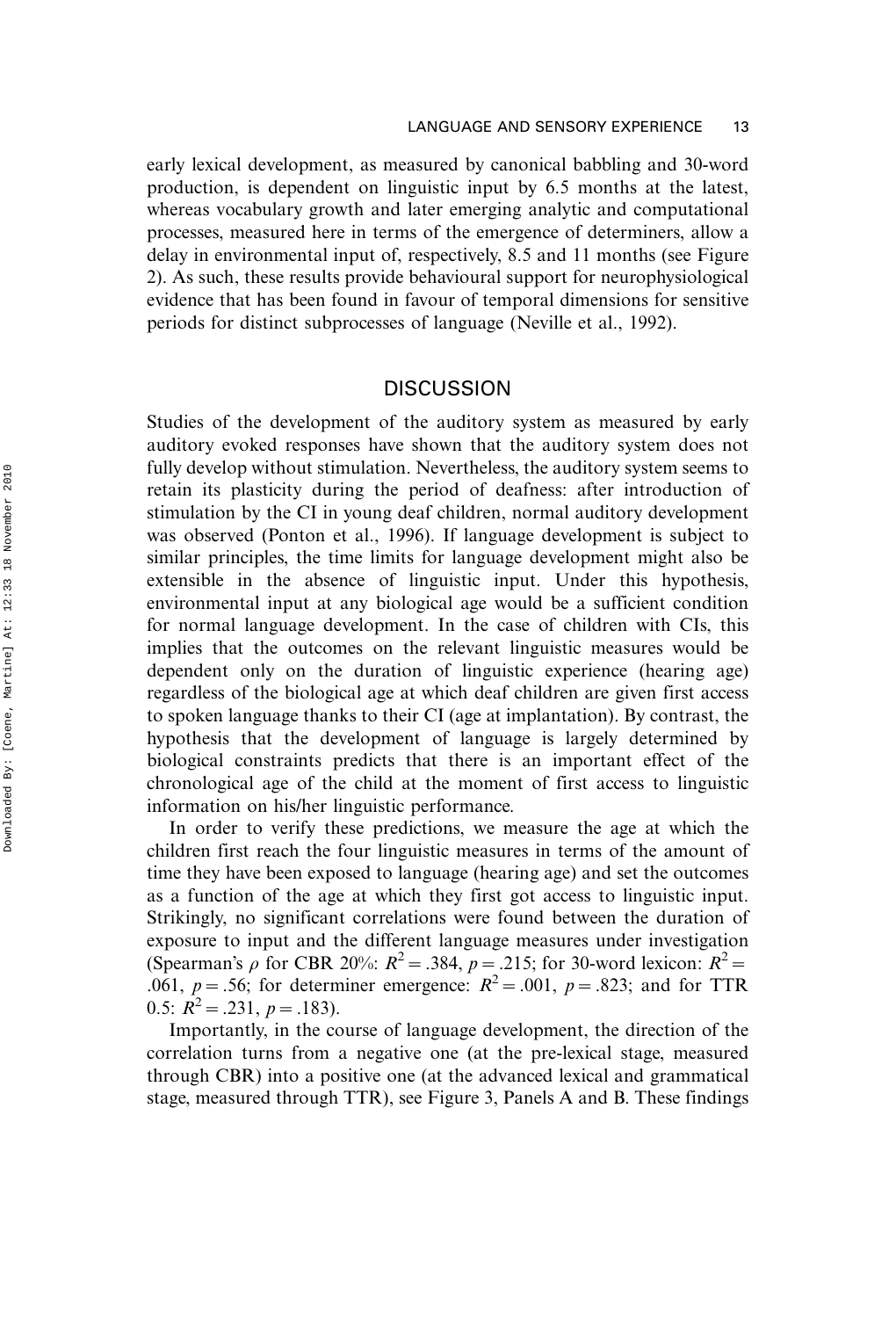

Figure 3. The outcomes for the two linguistic measures representing, respectively, the prelexical and the advanced lexical stage have been recalculated here in terms of duration of the children's exposure to language. Differences in the effect of input at different stages of language development are illustrated by the change from a negative to a positive direction of the correlation from the earlier to the later stage of language development. This graph illustrates that a child implanted at approximatively 18 months needs about 2.5 months less hearing experience for the onset of the babbling spurt as compared to a child implanted at 5 months. However, to achieve the same level of lexical development, s/he will need about 5 months more input than the child implanted at 5 months.

not only suggest that native language acquisition results from a delicate interplay between the innate blueprint and sensory input, but also that the possibility to fully develop oral language after a particular period without linguistic experience may vary over time and for the different linguistic processes investigated. In particular, pre-lexical language processes such as babbling seem to be less affected by the duration of deprivation than later developing language processes, which seem to be more tightly constrained by the biological timing of exposure. As such, the language outcomes measured in terms of duration of exposure to input are in line with the recently advanced hypothesis that specific innate neural mechanisms increase in importance from early childhood to adolescence (Spinath, Price, Dale, & Plomin, 2004).

Additional evidence in favour of the increasing effect of timing constraints can be found in measures of language growth, as defined in terms of a language quotient (the ratio of language age/chronological age) over a particular amount of time (Svirsky, Robbins, Kirk, Pisoni, & Miyamoto, 2000). If both early and later developing language processes are only influenced by the duration of linguistic input, regardless of biological timing, the language quotient is expected to remain steady over time. By contrast, an increase in the importance of biological timing is reflected in a decreased language quotient, creating a gap between the children's chronological age and language age. For the population under investigation, the language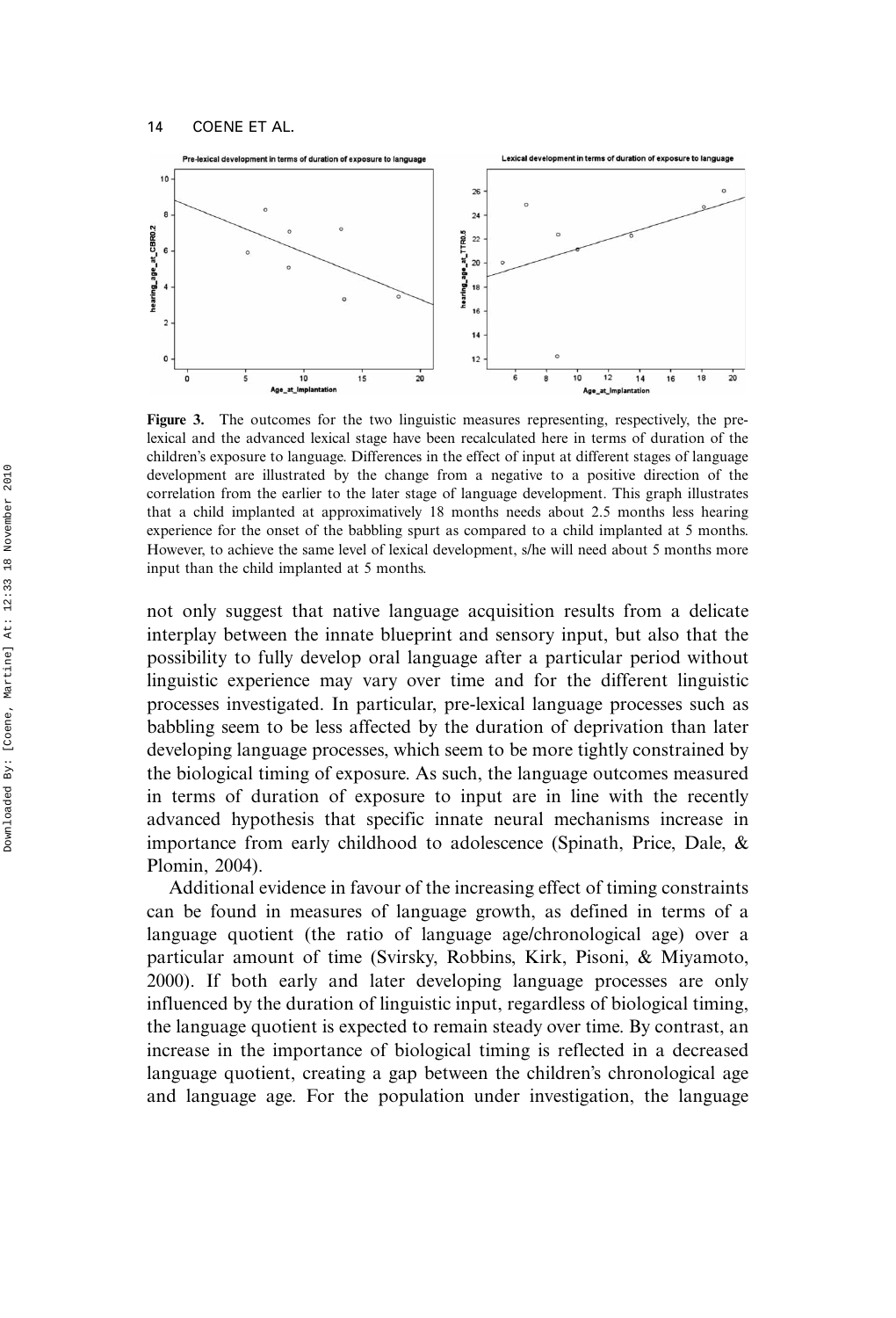quotients are measured over the time interval between the first and last measure, and results are set as a function of the children's chronological age of access to linguistic stimuli. A correlation analysis of the growth in language quotient by age at access to input shows that children with early language experience have a faster language-learning rate (i.e.,  $\geq$  1). Moreover, this learning rate is proportionally inverse to the children's age at implantation, suggesting again that the effect of biological timing constraints increases with the increasing complexity of the developing linguistic system (see Figure 4).

## CONCLUSIONS

Bearing in mind that previous studies have advanced that the sensitive window for language development is likely to close somewhere between 6 and 12 years of age (Lenneberg, 1967; Ruben, 1997), the observed delay interval for the children's first access to linguistic stimuli occurs surprisingly early. Recent investigations have shown that deaf infants receiving a CI below 24 months develop language skills faster than those implanted after that age.



Figure 4. Language growth in terms of biological timing constraints. Language-learning rates (language age/chronological age for the time-interval between the pre-lexical and the advanced lexical measures) are set as a function of age at access to linguistic input. Correlation effects of the growth in language quotient by age at access to input shows that children with early language experience are faster learners. Here, the cut-off point for an average language growth rate  $(1.0)$ is found for first access to oral language at 16 months approximatively.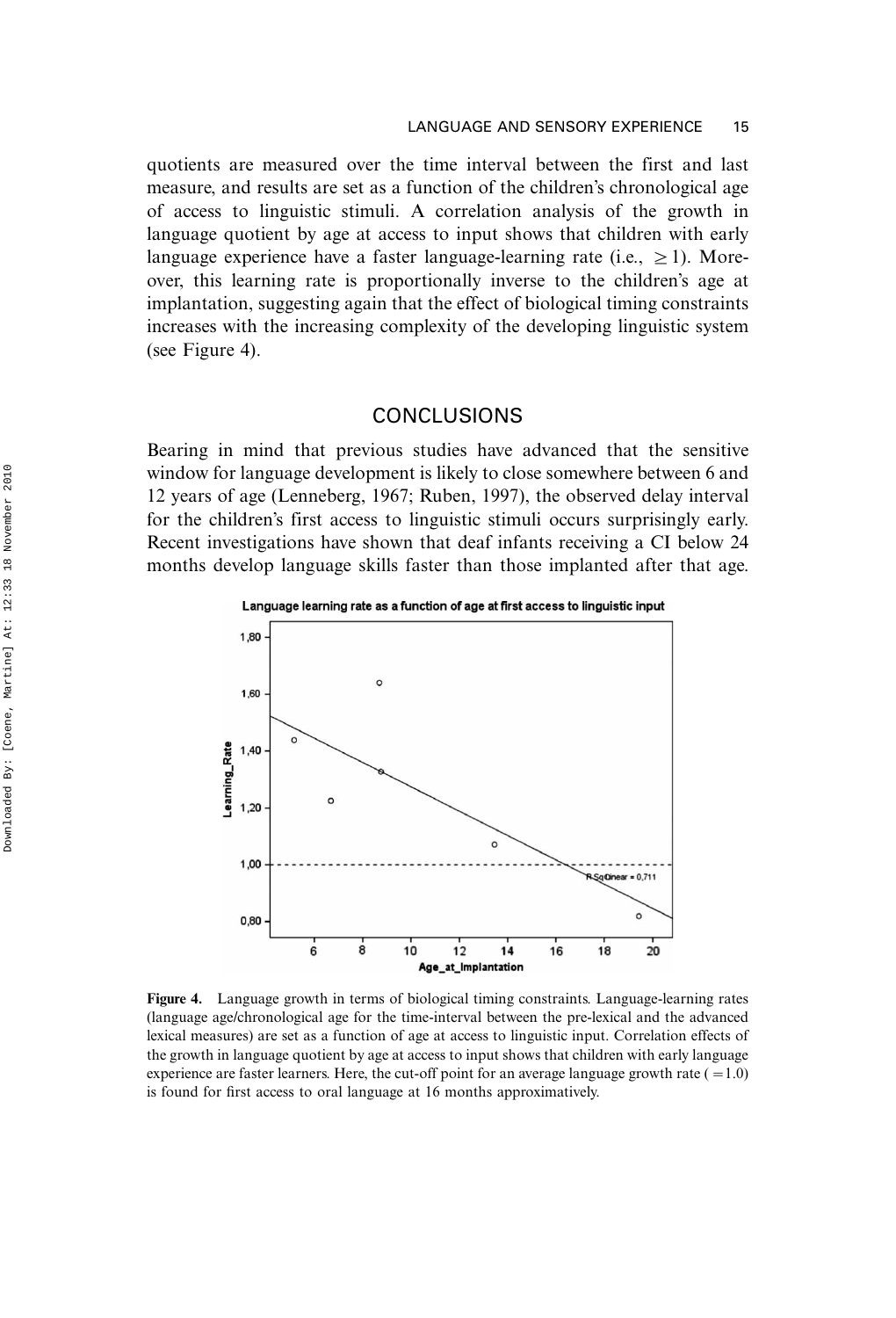However, no further benefit of access to linguistic input before the second year of life has been found so far (Svirsky & Holt, 2005), although predictions have been made in this direction (Nicholas & Geers, 2006; Valencia, Rimell, Friedman, Oblander, & Helmbrecht, 2008). Our findings show that for all assessed linguistic measures, i.e., CBRs, vocabulary diversity, and determiner emergence, children who have access to auditory input during the first 16 months of life are more likely to develop age appropriately and that these same children are able to acquire language at an accelerated rate, possibly catching up with their normally hearing mates at later stages of language development. These findings confirm evidence from the literature that oral language development is crucially dependent on access to linguistic input during the first year of life (Yoshinago-Itano, Sedey, Coulter, & Mehl, 1998).

Our study further also supports neuroanatomical and physiological research showing that the development of the cortical regions associated with different aspects of language processing is not continuously plastic, but subject to genotypical constraints. Different subsystems of language are sensitive to sensory input at distinct developmental times. As such, different sensitive periods can be distinguished, varying in the extent to which they allow their biological basis to be shaped by linguistic experience. Variability is also found in the timing of the onset of the sensitive periods related to the different subsystems. The later language processes emerge, the later their sensitive period will start closing.

Finally, it should be observed that the presence of language input within the pivotal neuromaturational time window for morpho-syntactic acquisition is a necessary, but not a sufficient condition to achieve normal levels of syntactic proficiency. Our data show that normal capacities for later developing language subsystems crucially depend on early developing linguistic processes such as babbling. Children who are deprived from linguistic input during the first year of life are more likely to show atypical babbling behaviour, and consequently, also atypical syntactic behaviour during the second and third years of life. This suggests that the cut-off point for normal development of later developing cognitive functions may lie years before its observed effects.

> Manuscript received 1 December 2008 Revised manuscript received 25 July 2010 First published online month/year

## **REFERENCES**

Bol, G. W. (1995). Implicational scaling in child language acquisition: The order of production of Dutch verb constructions. In M. Verrips & F. Wijnen (Eds.), Papers from the Dutch-German  $\textit{collogulum}$  on language acquisition (pp. 1–13). [Amsterdam Series in Child Language Development, 3]. Amsterdam: Institute for General Linguistics.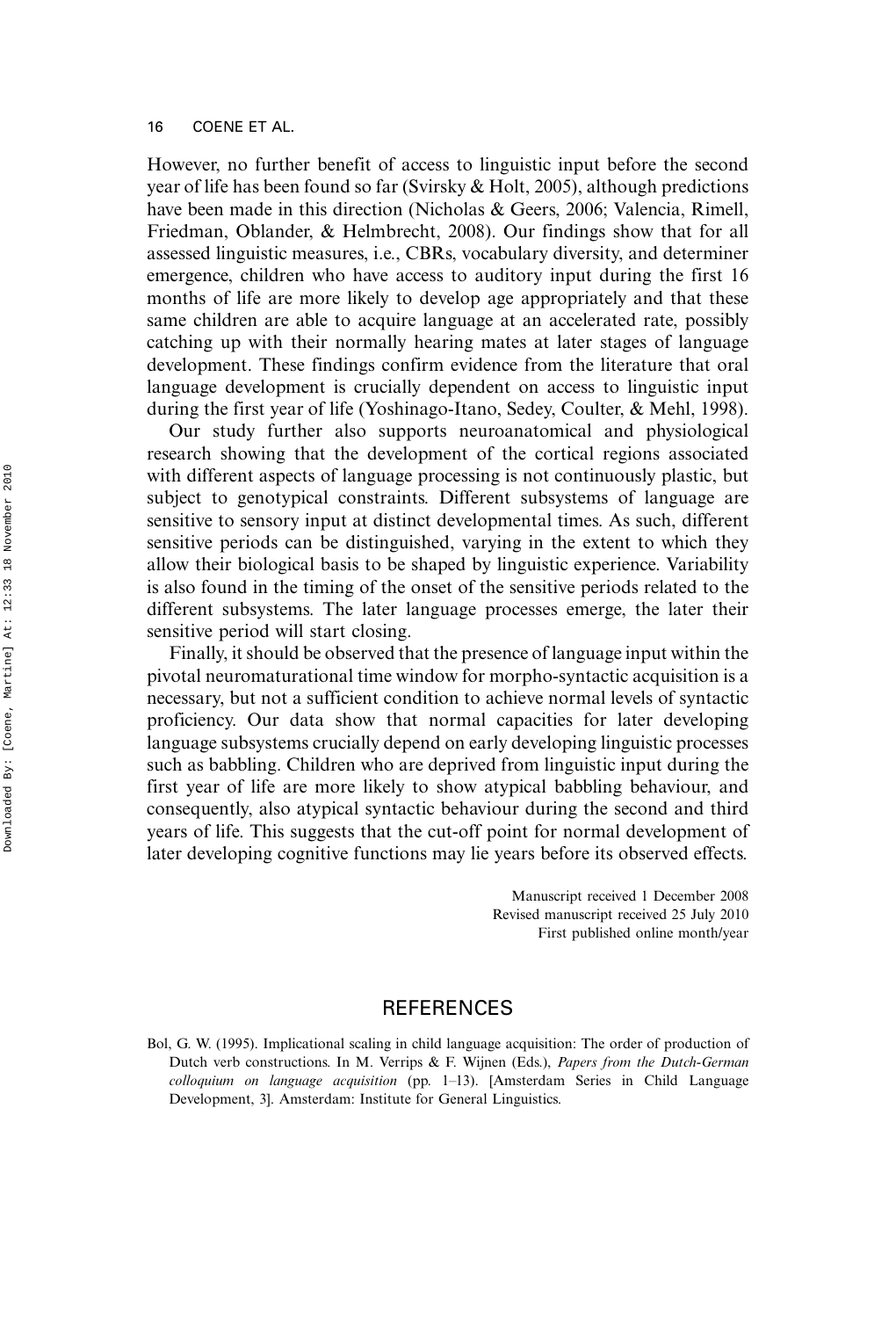- Bottari, P., Cipriani, P., Chilosi, A. M., & Pfanner, L. (1998). The determiner system in a group of Italian SLI children. Language Acquisition, 7(2-4), 285-315.
- Brown, R. (1973). A first language: The early stages. London: George Allen & Unwin.
- Curtiss, S. (Ed.). (1977). Genie: Psycholinguistic study of a modern-day ''wild child''. London: Academic Press.
- Feldman, H., Goldin-Meadow, S., & Gleitman, L. (1978). Beyond Herodotus: The creation of language by linguistically deprived deaf children. In A. Lock (Ed.), Action, symbol, and gesture: The emergence of language (pp. 351–414). New York: Academic Press.
- Geers, A., Nicholas, J., & Sedey, A. (2003). Language skills of children with early cochlear implantation. Ear and Hearing, 24, 46S-58S.
- Goldin-Meadow, S., & Mylander, C. (1983). Gestural communication in deaf children: Noneffect of parental input on language development. Science, 221, 372–374.
- Holmgren, K., Lindblom, B., Aurelius, G., Jalling, B., & Zetterström, R. (1986). On the phonetics of infant vocalization. In B. Lindblom & R. Zetterström (Eds.), *Precursors of early speech* (pp. 51–63). New York: Stockton Press.
- Hubel, D. H., & Wiesel, T. N. (1965). Binocular interaction in striate cortex of kittens reared with artificial squint. Journal of Neurophysiology, 28(6), 1041-1059.
- Huttenlocher, P. R., & Dabholkar, A. S. (1997). Regional differences in synaptogenesis in human cerebral cortex. The Journal of Comparative Neurology, 387, 167-178.
- Itard, J. M. G. (1801). De l'education d'un homme sauvage ou des premiers developpements physiques et moraux du jeune sauvage de l'Aveyron [On the education of a savage man or the first physical and moral developments of the young savage boy of Aveyron]. Paris: Goujon.
- King, A. J., & Moore, D. R. (1991). Plasticity of auditory maps in the brain. Trends in Neuroscience,  $14, 31 - 37.$
- Koopmans-van Beinum, F. J., & van der Stelt, J. M. (1986). Early stages in the development of speech movements. In B. Lindblom & R. Zetterström (Eds.), Precursors of early speech (pp. 37-50). New York: Stockton.
- Landis, J. R., & Koch, G. G. (1977). The measurements of observer agreement for categorical data. Biometrics, 33, 159-174.
- Lenneberg, E. (1967). Biological foundations of language. New York: John Wiley.
- Locke, J. L. (1997). A theory of neurolinguistic development. *Brain and Language*, 58, 265–326.
- MacWhinney, B. (2000). The CHILDES project: Tools for analyzing talk. Volume 1: Transcription format and programs. Volume 2: The database (3rd ed.). Mahwah, NJ: Lawrence Erlbaum.
- Mayberry, R. (1993). First language acquisition after childhood differs from second language acquisition. Journal of Speech and Hearing Research, 36, 1258-1270.
- Mc Kee, G., Malvera, D., & Richards, B. (2000). Measuring vocabulary diversity using dedicated software. Literary and Linguistic Computing, 15(3), 323-337.
- McEvoy, S., & Dodd, B. (1992). The communication abilities of 2- to 4-year-old twins. European Journal of Disorders of Communication, 27(1), 73-87.
- Miller, J. F. (1981). Assessing language production in children: Experimental procedures. Baltimore, MD: University Park Press.
- Neville, H., & Bruer, J. T. (2001). Language processing. How experience affects brain organization. In D. B. Bailey, J. T. Bruer, & F. J. Symons (Eds.), Critical thinking about critical periods (pp. 151-172). Baltimore, MD/London: P. Brookes.
- Neville, H., Mills, D., & Lawson, D. (1992). Fractionating language: Different neural subsystems with different sensitive periods. Cerebral Cortex, 2, 244-258.
- Nicholas, J. G., & Geers, A. E. (2006). Effects of early auditory experience on the spoken language of deaf children at 3 years of age. Ear and Hearing, 27(3), 286-298.
- Oller, D. K., & Eiler, R. E. (1988). The role of audition in infant babbling. Child Development, 59, 441449.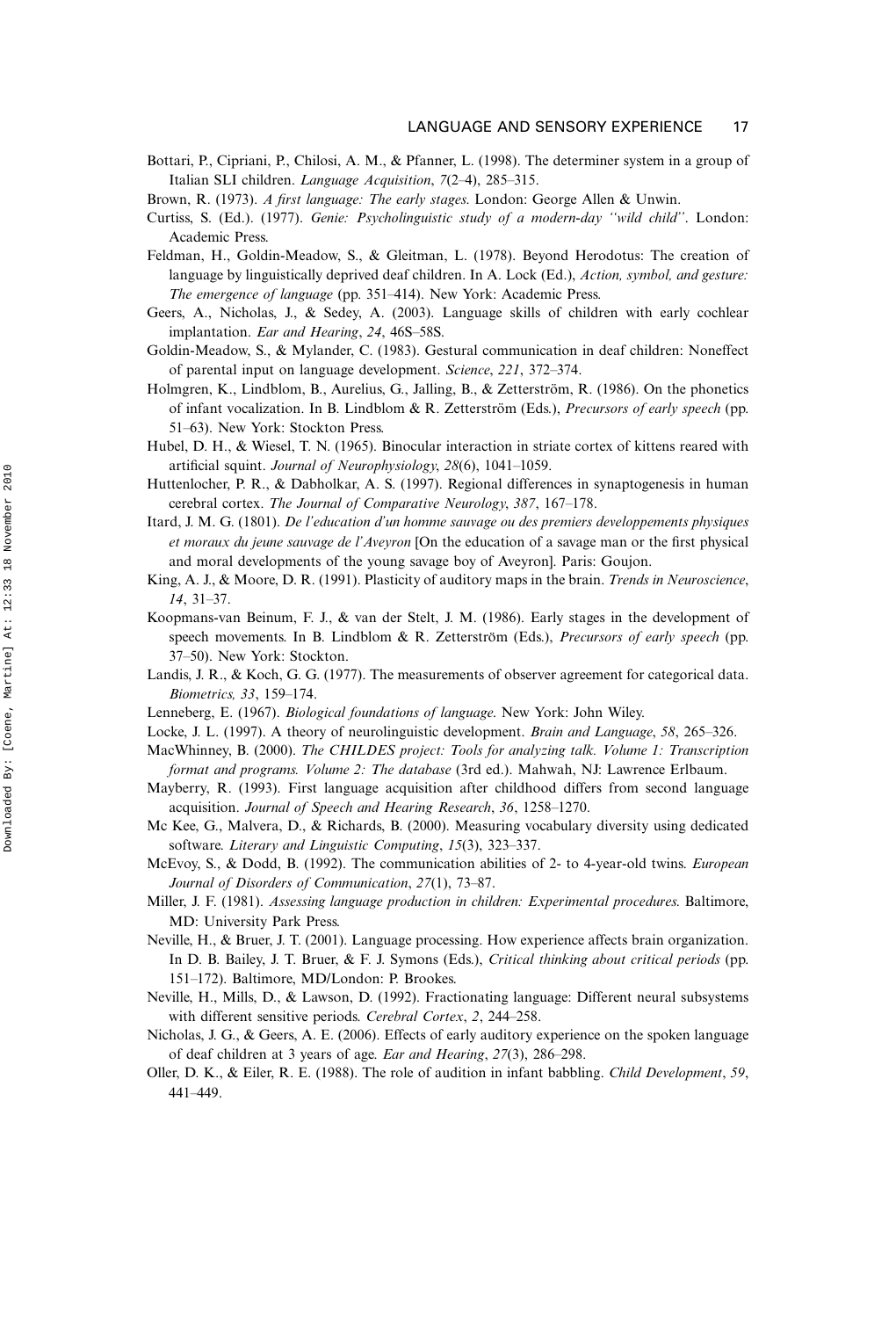- Peters, A. (2001). Filler syllables: What is their status in emerging grammar. Journal of Child Language, 28(1), 229-242.
- Ponton, C. W., Don, M., Eggermont, J. J., Warning, M. D., Kwong, B., & Masuda, A. (1996). Auditory system plasticity in children after long periods of complete deafness. Neuroreport, 8,  $61-65.$
- Reilly, J., Losh, M., Bellugi, U., & Wulfeck, B. (2004). Frog, where are you? Narratives in children with SLI, early focal brain injury and Williams syndrome. *Brain and Language*,  $88(2)$ ,  $229-247$ .
- Ross, D. S., & Bever, T. G. (2004). The time course for language acquisition in biologically distinct populations: Evidence from deaf individuals. Brain and Language, 89, 115-121.
- Ruben, R. J., & Rapin, I. (1980). Plasticity of the developing auditory system. Annals of Otology Rhinology and Laryngology, 89, 303-311.
- Ruben, R. J. A. (1997). Time frame of critical/sensitive periods of language development. Acta Otolaryngology, 117, 202-205.
- Schaerlaekens, A. M. (1973). The two-word sentence in child language. The Hague: Mouton.
- Schauwers, K. (2006). Early speech and language development in deaf children with a cochlear implant: A longitudinal investigation (PhD, University of Antwerp, Antwerp).
- Shouval, H. Z., & Perrone, M. P. (1995). Post-Hebbian learning rules. In M. A. Arbib (Ed.), The handbook of brain theory and neural networks (pp. 645-748). Cambridge, MA: MIT Press.
- Smith, N., & Tsimpli, I. M. (1995). The mind of a savant: Language learning and modularity. Oxford: Blackwell.
- Spinath, F. M., Price, T. S., Dale, P. S., & Plomin, R. (2004). The genetic and environmental origins of language disability and ability. Child Development, 75(2), 445–454.
- Stickler, K. (1987). Guide to analysis of language transcripts. Eau Claire, WI: Thinking.
- Stiles, J., Reilly, J., Paul, B., & Moses, P. (2005). Cognitive development following early brain injury: Evidence for neural adaptation. Trends in Cognitive Sciences, 9(3), 136–143.
- Stromswold, K. (2001). The heritability of language: A review and meta-analysis of twin, adoption and linkage studies. Language,  $77(4)$ ,  $647-723$ .
- Svirsky, M. (2005, May 16). Language learning declines after second year of life. Retrieved from news@nature.com
- Svirsky, M., & Holt, R. (2005). Language acquisition after cochlear implantation of congenitally deaf children: Effect of age at implantation. Journal of the Acoustic Society of America, 117(4), 2375.
- Svirsky, M., Robbins, A. M., Kirk, K. I., Pisoni, D. B., & Miyamoto, R. T. (2000). Language development in profoundly deaf children with cochlear implants. *Psychological Science*, 11(2), 153-158.
- Valencia, D. M., Rimell, F. L., Friedman, B. J., Oblander, M. R., & Helmbrecht, J. (2008). Cochlear implantation in infants less than 12 months of age. International Journal of Pediatric Otorhinolaryngology, 72, 767-773.
- Valian, V. (1986). Syntactic categories in the speech of young children. Developmental Psychology, 22(4), 562-579.
- van Kampen, N. J. (1994). The learnability of the left-branch condition. In R. Bok-Bennema & C. Cremers (Eds.), *Linguistics in The Netherlands* (pp. 83–94). Amsterdam, The Netherlands: John Benjamins..
- Vihman, M. M., & McCune, L. (1994). When is a word a word? Journal of Child Language, 21(3), 517-542.
- Waltzman, S., & Cohen, N. (2005). Cochlear implantation in children younger than 2 years old. American Journal of Otology, 19, 158-162.
- Waltzman, S. B., & Roland, J. T. (2005). Cochlear implantation in children younger than 12 months. Pediatrics, 116(4), 487-493.